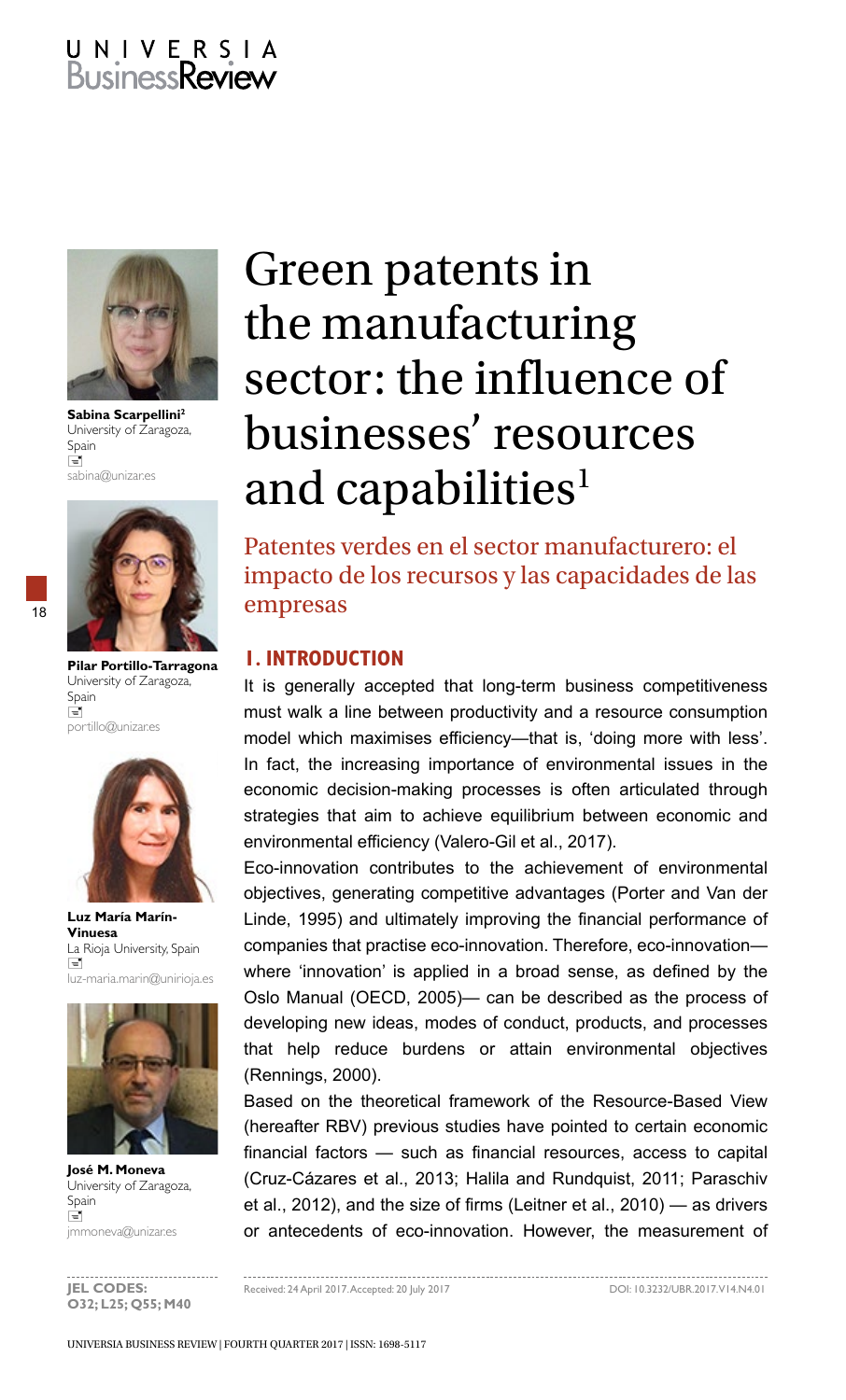

#### **EXECUTIVE SUMMARY**

This paper, which is of interest to practitioners, will analyse companies in the manufacturing sector that hold Spanish and European environmental patents, linking the registered green patents with the economic and financial characteristics of the companies. Specifically, the relationship between green patents and the collaboration of companies with research and development (R&D) centres is analysed. The results of surveying an ad-hoc database comprising 1606 Spanish companies indicate that the ways in which the companies collaborate with R&D organisations can shed light on green patent holdings in the Spanish manufacturing companies. Moreover, the authors find that financial performance, age, and size are all significant factors in the development of green patents.

#### **RESUMEN DEL ARTÍCULO**

Este artículo proporciona a los profesionales un análisis de empresas con patentes verdes del sector manufacturero, relacionando las características económico-financieras de las empresas con el número de sus patentes verdes nacionales y Europeas. En particular se analiza la relación entre la colaboración con centros de I+D y la posesión de patentes verdes. Los resultados, obtenido a través de una base de datos ad hoc de 1606 empresas españolas, indican que la capacidad colaborativa para la investigación y el desarrollo (I+D) proporciona una útil explicación de la tenencia de patentes verdes en las empresas manufactureras españolas. Además, la performance financiera de las empresas, su antigüedad y tamaño, se consideran relevantes para el desarrollo de patentes verdes.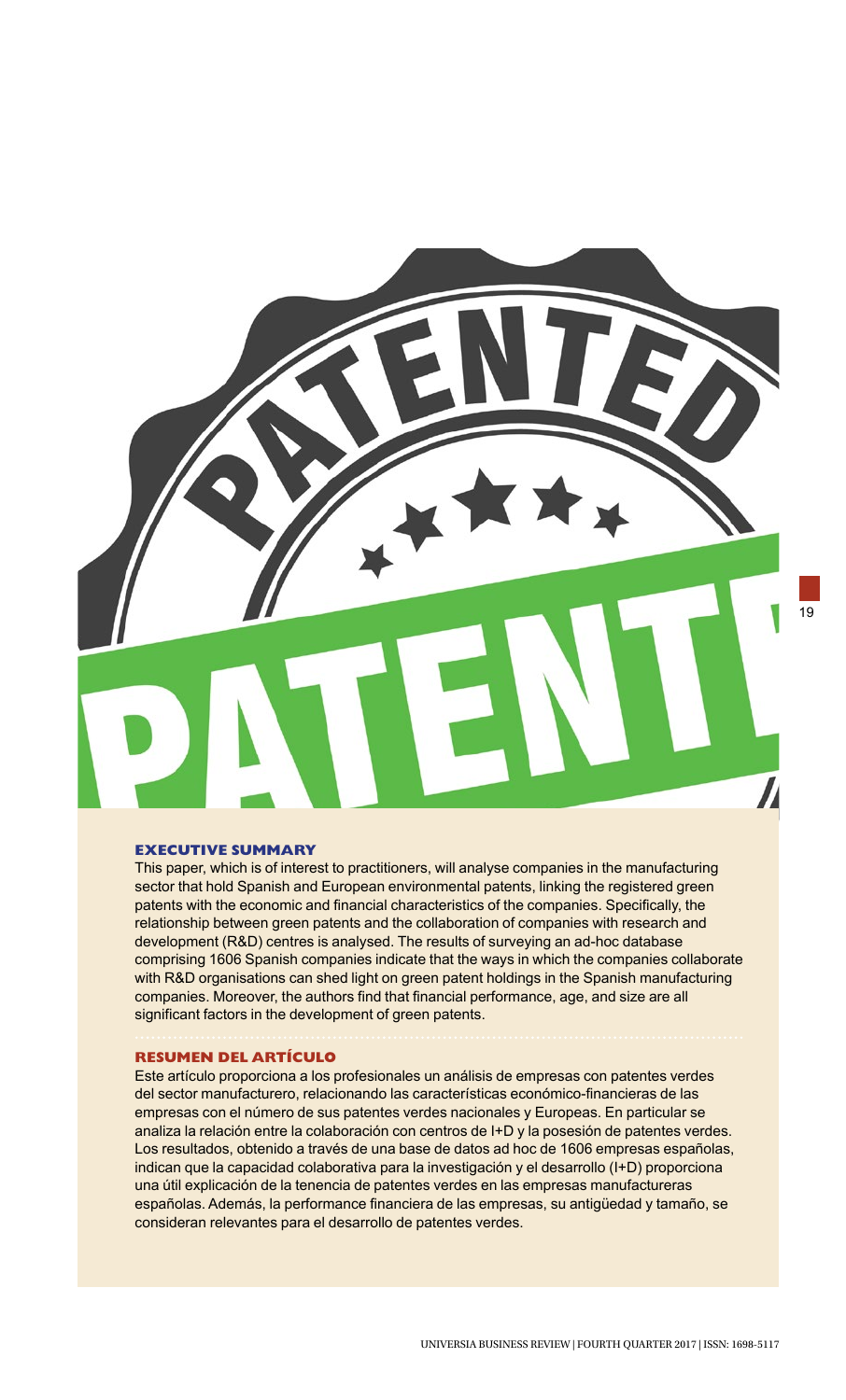resources and the company's potential for eco-innovation are topics that require further research (Lee and Min, 2015).

Collaborative activities with research institutes and universities should be considered in analyses of the eco-innovation process (Horbach, 2016). In general, the development of eco-innovation is accompanied by major investment efforts which take place within an environment of high-level uncertainty; therefore, the inherent risk in innovation activities tends to be mitigated through co-operation with research and development (R&D) centres (Scarpellini et al., 2012). In this paper, green patents are considered an indicator of

environmental innovation and R&D; we undertook the objective

*...the main purpose of this paper is to contribute to our understanding of how the economic and financial characteristics of companies influence the acquisition of green patents.*

selection of companies that have played an active role in the environmental sustainability of production. In general terms, the measurement of resources and capabilities for ecoinnovation and the analysis of green patents are areas which must be addressed within the framework of the RBV (Lee and Min, 2015). As such, the main purpose of this paper is to contribute to our understanding of how the economic and financial characteristics of companies influence the acquisition of green patents. Additionally, the relationship between companies' collaboration with R&D centres and green patent holdings is also analysed.

The sample under analysis is drawn from the Spanish manufacturing sector. At present, Spain remains labelled as only 'moderately innovative' within the framework of the

EU (European Commission, 2016). The study of the issue of eco-innovation benefits from two different economic perspectives: environmental and innovation economics (Rennings, 2000). For this reason, eco-innovative solutions have been implemented in a larger number of Spanish firms during the past decade (Scarpellini et al., 2016). Many authors have taken note of Spain, where companies' abilities to innovate depend not only on the exploitation of their internal resources but also, and to an increasing degree, on their abilities to apply information from other R&D organisations, such as universities and other research institutes (Barge-Gil and López, 2014). Collaboration with R&D centres is particularly critical to outcomes in the manufacturing industry, which absorbs technological knowledge from external sources to carry out eco-innovative activities (Scarpellini et al., 2012).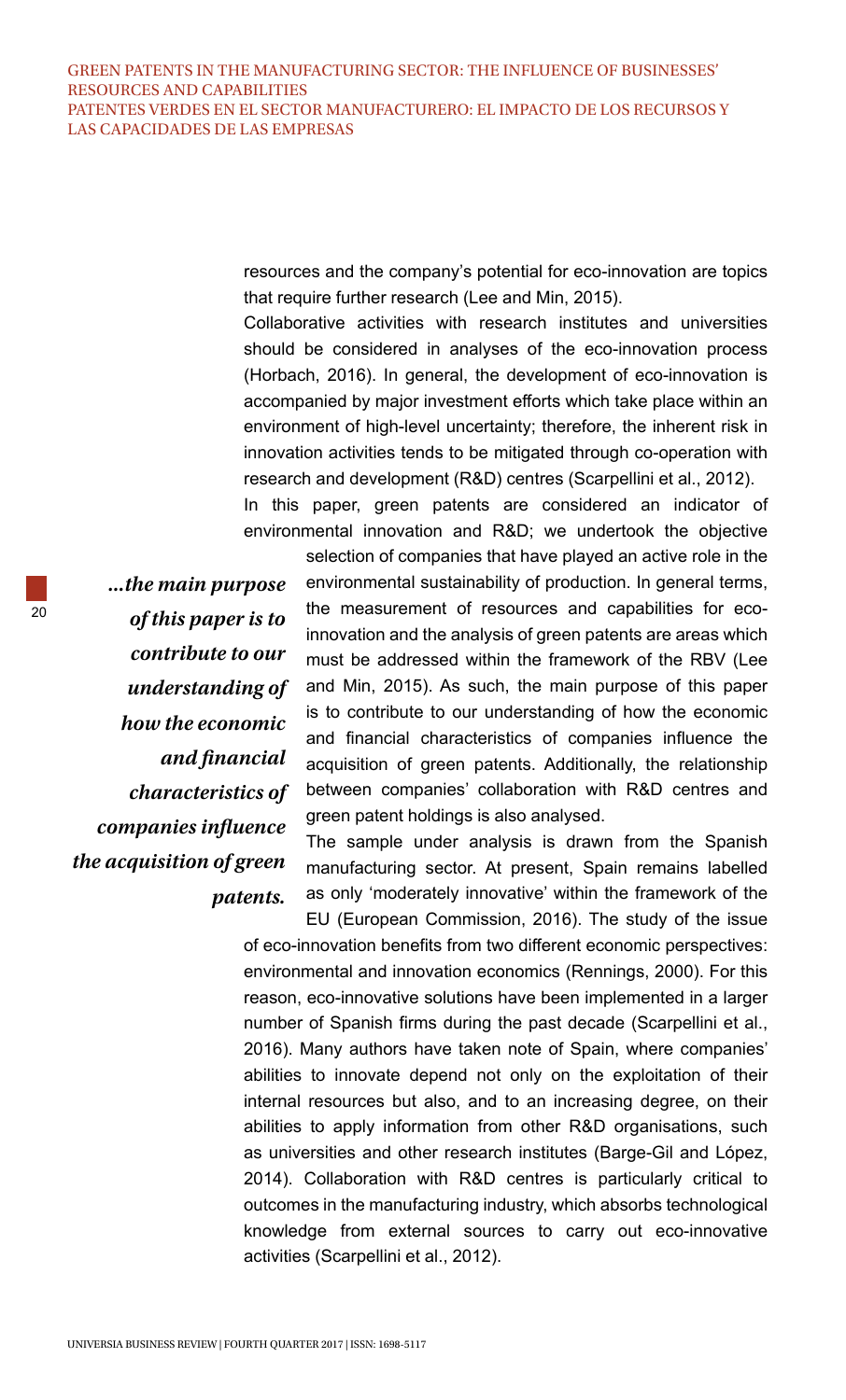In this context, those companies where more favourable conditions are present for the development of green patents, owing to their sectoral and regional circumstances, constitute interesting analytical cases regarding the characteristics of the resources and capabilities that allow a company to exploit registered innovations and improve their environmental performance.

The remainder of the paper is divided into five sections. The ensuing section presents a review of existing scholarship and outlines the research lines of enquire for green patent holdings. Subsequently, the sample, methodology, and variables used in the analyses are described. In the fourth section, the main results are summarised and conclusions are presented in the fifth section.

## **2. GREEN PATENTS AND THE MANUFACTURING SECTOR**

Based on a review of scholarship in the field, we can assert that firms' resources and capabilities are relevant to the success of investment in eco-innovation (Díaz-García et al., 2015) and in green patents (Aragon-Correa and Leyva-de la Hiz, 2016).

The RBV is particularly useful because it helps to explain why some companies function better than others through the analysis of internal resources and capabilities as sources of sustainable competitive advantage (Kraaijenbrink et al., 2010). Certain authors have analysed the organisational resources that firms use for strategic innovation (Keupp et al., 2012). Financial resources and access to capital, and the availability of public funds for the environmental improvement of a firm, have been also analysed (Cruz-Cázares et al., 2013; Halila and Rundquist, 2011; Paraschiv et al., 2012), as have the firms' sizes, since size is often considered important for innovation (Leitner et al., 2010).

Environmental R&D investment and internal R&D activity facilitate eco-innovation in business (Lee and Min, 2015), and have both been linked to patent registration and ongoing innovation activity (Aragon-Correa and Leyva-de la Hiz, 2016; Doran and Ryan, 2012; Peiró-Signes et al., 2011).

However, the resources and capabilities that enable the creation of value and competitive advantage continue to be subject to debate, particularly with regard to the role green patents play in eco-innovative processes (Aragon-Correa and Leyva-de la Hiz, 2016).

#### **KEY WORDS**

Green patents; RBV; R&D collaboration; manufacturing; ecoinnovation.

**PALABRAS CLAVE** Patentes verdes; Recursos y Capacidades; I+D colaborativo; Sector manufacturero; Eco-

innovación.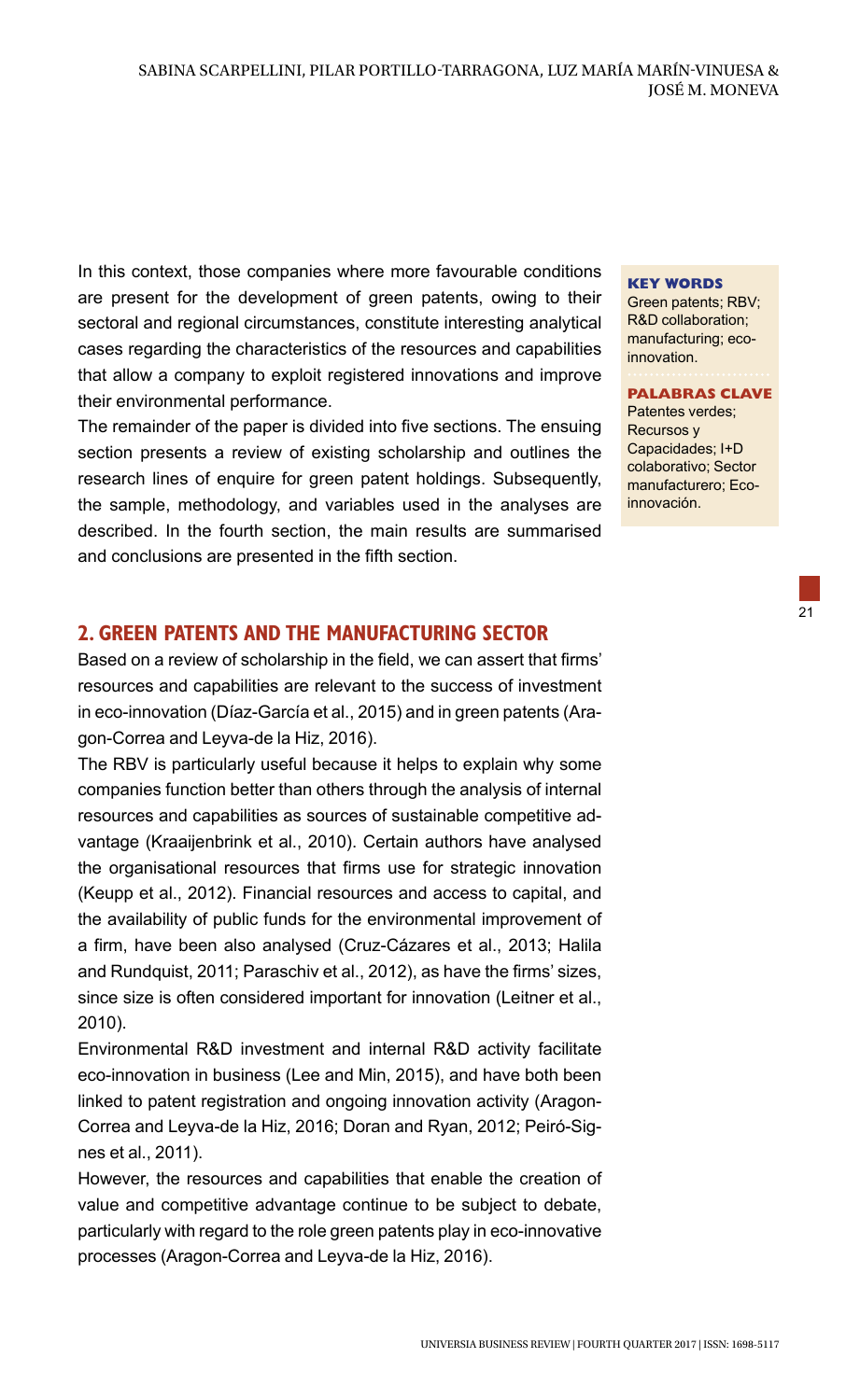Companies with eco-innovative profiles do not differ from one another in terms of their main operational objectives and priorities, but manufacturing companies may be connected to greater eco-innovative orientation in comparison to companies in other sectors (Peiró-Signes et al., 2011).

The manufacturing sector analysed within this theoretical framework constitutes a suitable platform for the implementation of green solutions because its environmental impact is more visible and direct than that of other sectors (Przychodzen and Przychodzen, 2015).

The environmental impact of the manufacturing companies, and their major technological developments, results in the exposure of businesses to greater pressure, both from the stakeholders' perspective (Henriques and Sharma, 2005) and from a regulatory perspective. Environmental regulation, as well as increasing consumer awareness of the environment and its possible impact on the financial performance of companies, has contributed to the introduction of such changes. For example, the significant impact of chemical industries on the environment and health has promoted innovation and the development of more sustainable technologies. Furthermore, the automotive industry, which is subject to significant production costs and is very sensitive to changes in demand for more efficient vehicles, is a significant driver of environmental innovation. In recent years, another manufacturing sector—the iron and steel industry—has achieved important innovations that are focused on environmental improvement by saving energy and reducing CO $_{\rm 2}$  emissions (Machiba, 2010).

## **2.1. The role of the R&D collaboration centres**

In addition to the sector's relevance to the green patents development process, other factors, such as the ability of companies to develop R&D in collaboration with research institutes and universities, should be considered (Horbach, 2016). The creation of collaborative networks and increased co-operation between organisations have emerged as two determinant factors in promoting the dissemination of eco-innovation (Tessitore et al., 2010). More directly, concerning the protection of innovation through industrial property rights, empirical studies have demonstrated how industry-university co-operation can be linked to an increase in the number of recorded patents and that the participation of several companies in a consortium supported by a university is also positively connected to the number of generated patents (Schwartz et al., 2012).

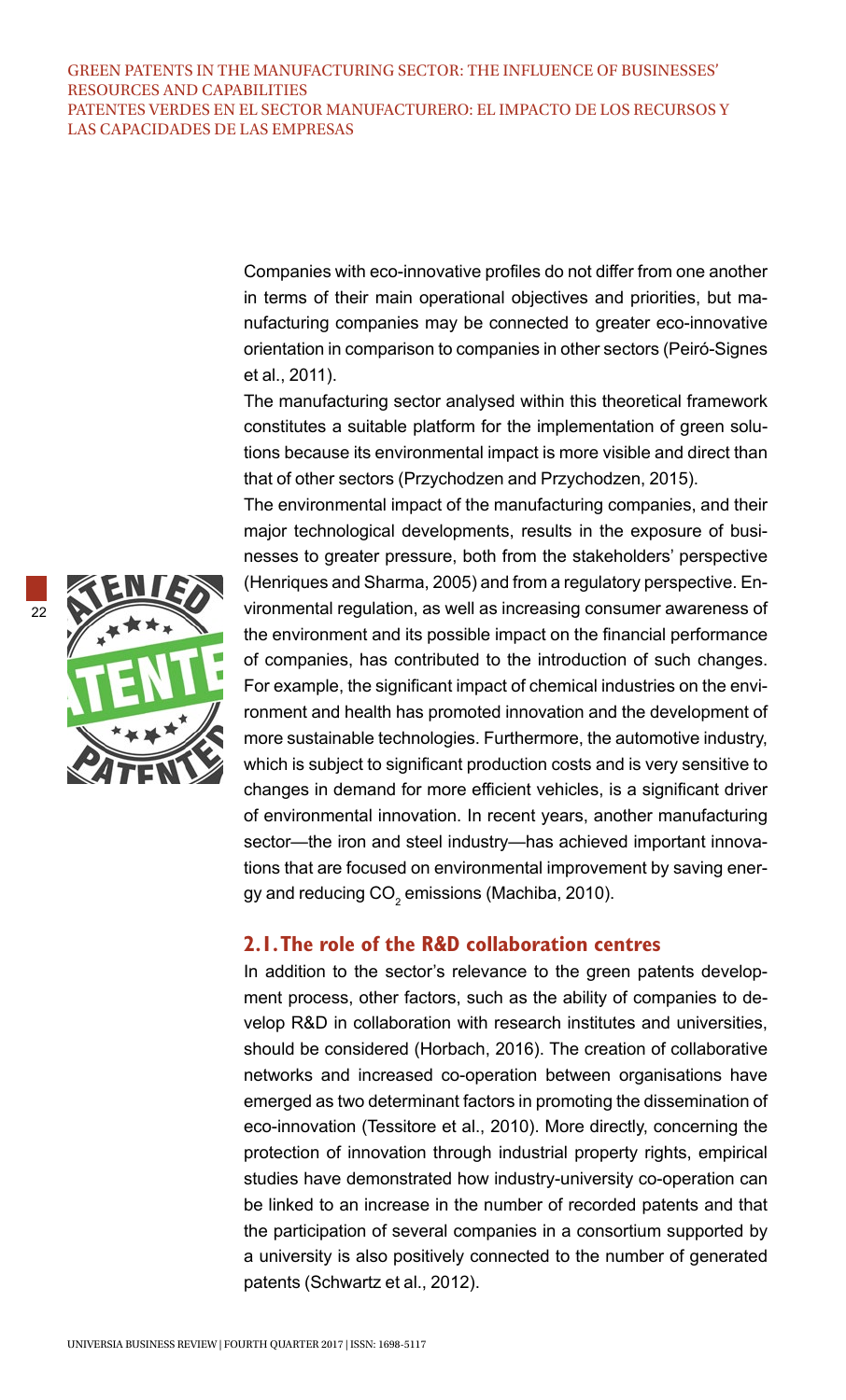The number of patents has been used to measure the results of R&D activity and knowledge transfer (Hall and Ziedonis, 2001; van Dongen et al., 2014).

Spain is not unique in this regard. Patenting continues to be one of the most frequently employed policy instruments for the promotion of innovation and the development of new technologies. Moreover, within the Spanish industrial sector, companies must incorporate technology and technological knowledge from external sources in order to compete both nationally and internationally in eco-innovation (Scarpellini et al., 2012). Thus, we suggest that the positive effects of collaboration between research organisations and such companies also extend to green patents. The following line of inquire can therefore be proposed: "The more R&D centres that collaborate with a given Spanish manufacturing company, the more likely it is that, *ceteris paribus*, that green patents will be awarded".

## **3. GREEN PATENTS ANALYSIS**

For this study, an ad-hoc database comprising a sample of 1606 companies located in the Spanish regions of Catalonia, Navarre, or the Basque Country was developed. These regions were chosen for their interesting trajectories with regard to innovation and eco-innovation (OECD, 2015),<sup>3</sup> within the framework of a research collaborative project carried out in these regions.<sup>4</sup> The records of national and European green patents and the economic-financial data of the companies have been analysed in relation to the companies' resources and capabilities (as applied to the green-innovation process) in order to test the proposed line of inquire.

For the purposes of this analysis, the data have been taken from two sources of information: the SABI database for the year 2014 and the Spanish and European Patent Trademark Offices<sup>5</sup>. The number of patents is one of the variables used in the elaboration of the European ranking, and is, in fact, regularly used as a parameter of innovation in business. As such, green patent holdings can be considered an indicator of eco-innovation as carried out by private companies (Aragon-Correa and Leyva-de la Hiz, 2016; Segarra-Oña et al., 2014). The classification of the patents as green, a matter which is still under review in scholarship, is accepted in our research as corresponding to the codes listed by the United Nations Framework Convention on Climate Change (UNFCCC)<sup>6</sup>.



23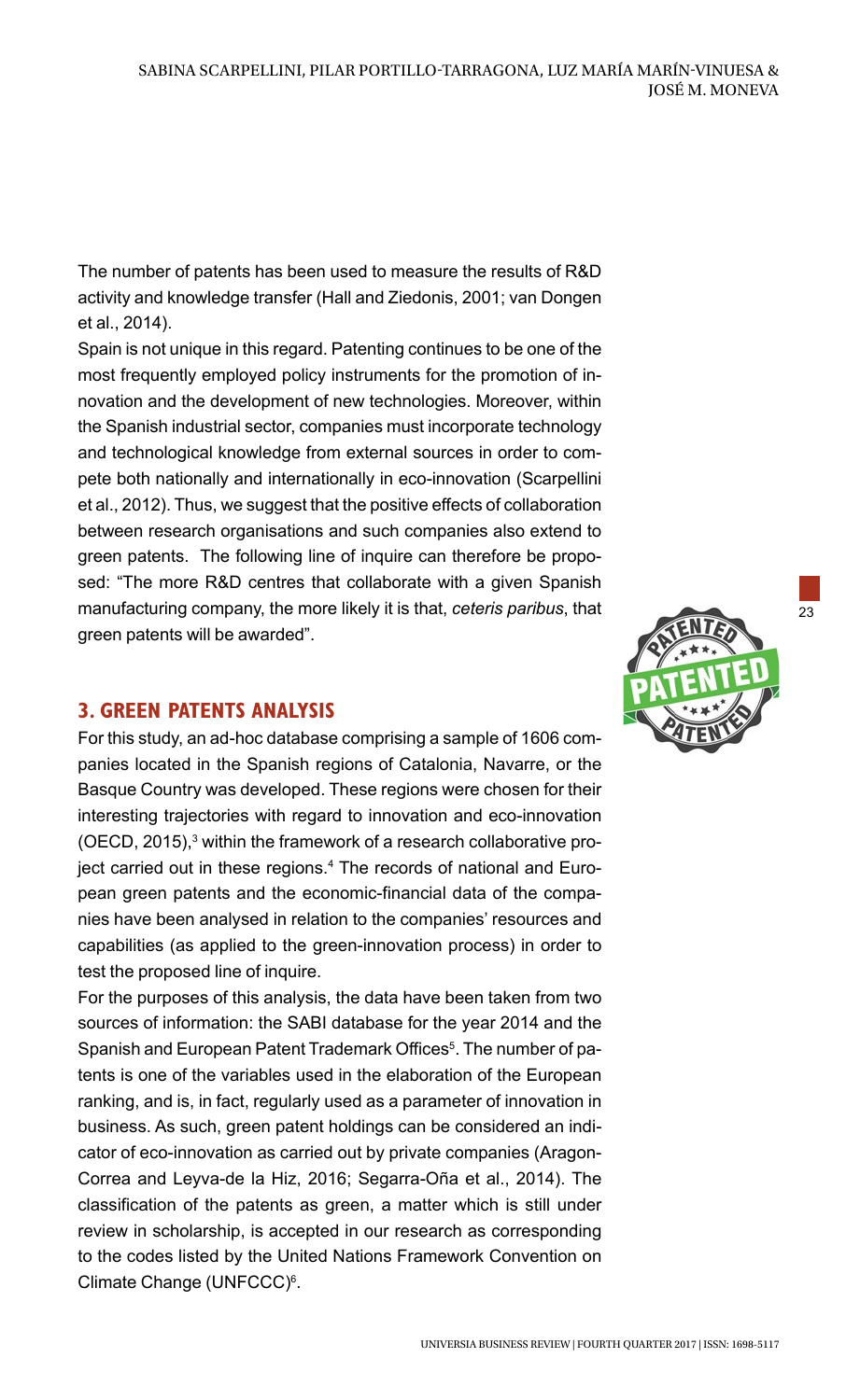In the empirical phase of the study, a logistic regression model was developed to prove the effect of R&D collaboration on obtaining green patents (GP). In addition to the variables of R&D centres (RD), different economic and financial variables previously tested in other studies were also applied (Scarpellini et al., 2016). Therefore, the contrast model states, as a dependent variable, that 'the existence of patents related to environmental technologies, or green patents (Ecoinnovation)' is a dichotomous variable which takes a value of 1 when the firm has a green patent and of 0 when the firm does not have a green patent. The model exhibits the following form:

## *Green Patents (GP) = f (R&D centres, financial performance, size, age, foreign activities, location),*

24



where

- Green Patent (GP), is a dichotomous variable that takes the value of 1 if the firm has green patent and of 0 otherwise. An objective method of measuring the eco-innovation variable may be examining the existence of patents taken out by the company — more specifically, patents that are environmental in nature (Teirlinck and Spithoven, 2013). Just as patents can exert an influence over innovative behaviour (Segarra-Ona et al., 2014), patents with an environmental content can exert an influence over eco-innovative behaviour. Along these lines, several works, such as those by Wagner (2007), Johnstone et al. (2010) and Marin (2014) use patent data to analyse environmental innovation.
- R&D centres variable (RD) is measured by the number of R&D centres collaborating with the company. The relevance of the collaborative framework to R&D development has been analysed fully in the previous section. The close collaboration between the industries and the companies and different R&D centres and other intermediate agents in the eco-innovation process is of great strategic importance (Kobayashi et al., 2011; Scarpellini et al., 2016) , and has been measured through this specific variable.
- Financial performance variable (R) is quantified based on the return on equity (ROE), which is calculated as the ratio between the net income and common equity. Financial performance as a causal relation of innovative behaviour is measured through financial return (Mortazavi Ravari et al., 2016; Przychodzen and Przychodzen, 2015). Economic results positively affect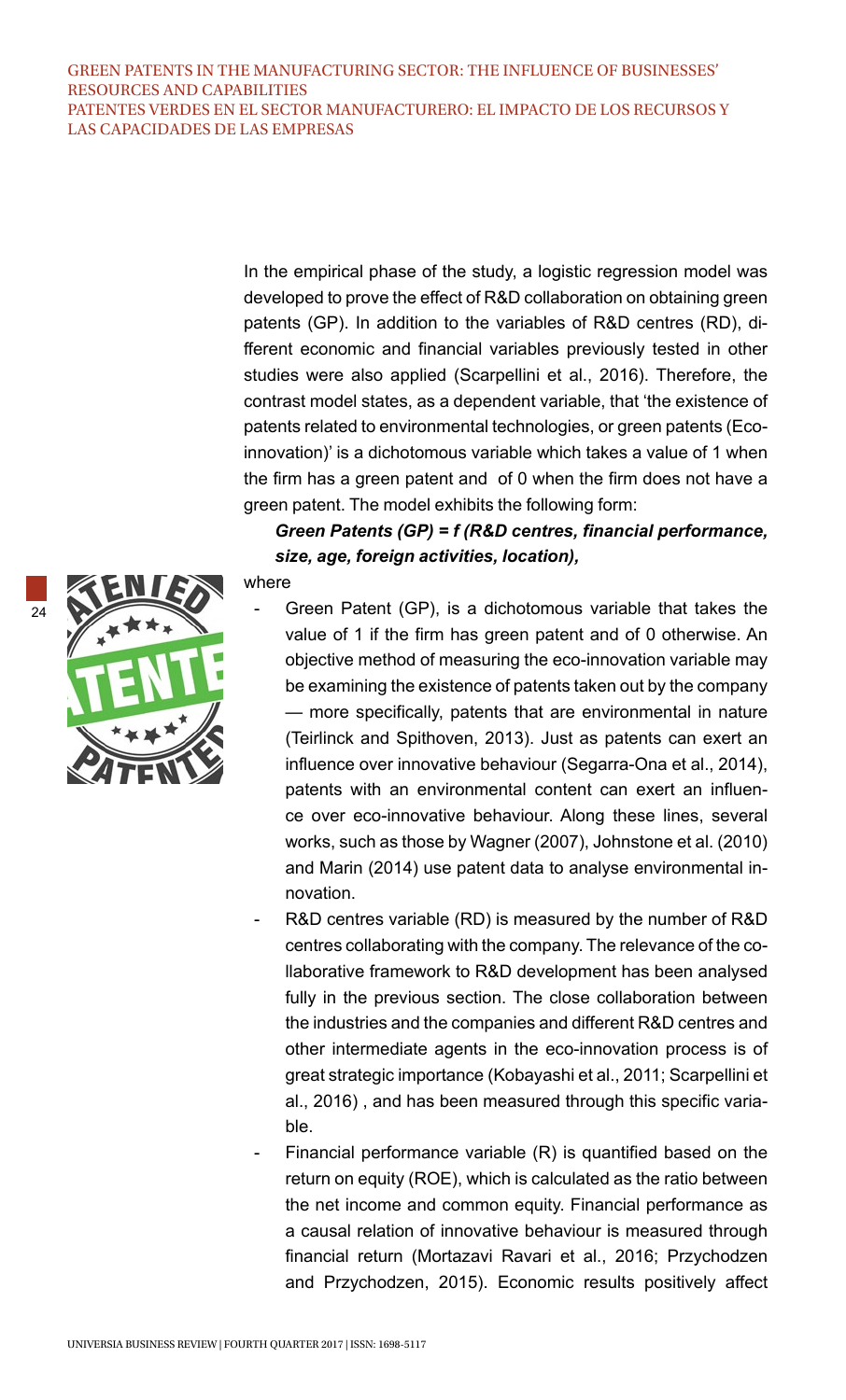an enterprise's environmental responsiveness (Potocan et al., 2016). In line with Waddock and Graves (1997), better financial performance provides more freedom to invest in more socially responsible projects, such as innovation initiatives in products and environmentally favourable processes. In a revision of previous studies (Mortazavi Ravari et al., 2016) highlighted the return on investment as an assessment criterion for technological innovation capabilities.

- Size variable (S) is measured by the natural logarithm of the number of workers. The firms' potential access to R&D grows when greater access to resources gained, and thus small firms are disadvantaged when it comes to green innovations. Size may thus be regarded as a structural factor (Díaz-García et al., 2015; González-Benito et al., 2016). Small firms, therefore, face more obstacles when incorporating green concerns into their economic practices, and have more difficulty gaining competitive advantages, and, it follows, find it harder to profit from environmentally friendly investments (Revell and Rutherfoord, 2003). Despite this, there is evidence that some small firms have promoted green initiatives (Revell and Rutherfoord, 2003).
- Age variable (A) is the number of years since the date of incorporation of the company, as of 31 December 2014. The firm's age may be the factor that tilts the balance in favour of innovation, especially environmental innovation. Older firms have more public exposure, and their corporate image is more vulnerable to reputational risk, which makes them more likely to engage in eco-innovation (Jensen and Roy, 2008). Conversely, young firms may be more inclined to innovate as they have a greater ability to offer solutions to new challenges (Díaz-García et al., 2015; Jensen and Roy, 2008).
- For foreign activities (FA), three dummy variables have been included in order to study the relationship between green patent holdings and the openness of the company.
- Location variable (L) corresponds to two dummy variables which have been included in the model to examine the relationship between green patent holdings and the company's location.

The variables: financial performance (R), size (S) and age (A), are included as control variables in the logistic regression analysis. Moreover, other variables, such as foreign activities and location, are also included as control variables. For the reasons explained above,



25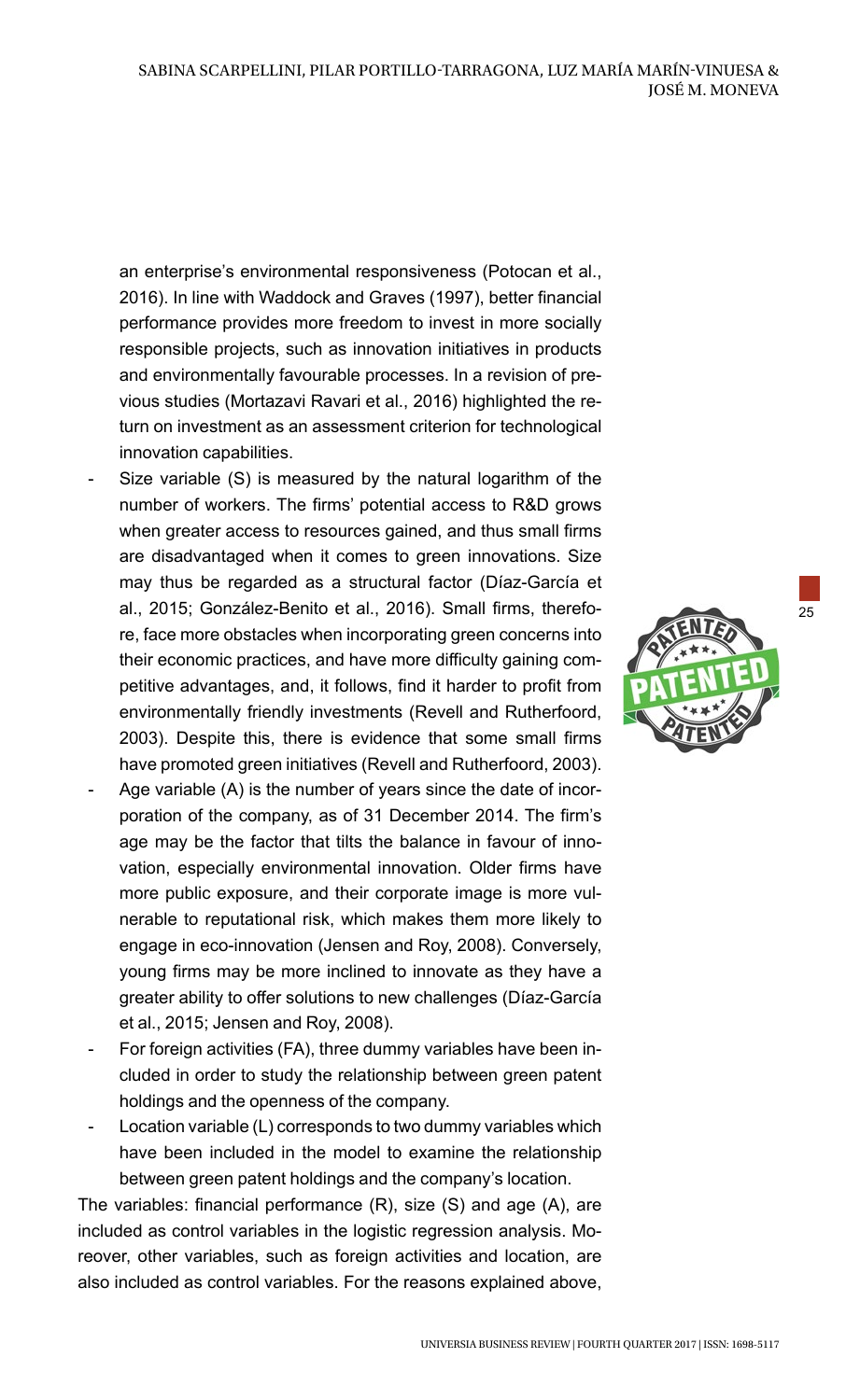and considering the results of previous studies, we expect R, S and A variables to have a positive impact on the probability of obtaining green patents.

## **4. THE INFLUENCE OF BUSINESSES' RESOURCES AND CAPABILITIES FOR GREEN PATENTS**

Having combined the different data sources mentioned in the previous section, we obtained a final sample comprising 1606 observations. Most of the companies in the sample are unlisted, are engaged in activities abroad ('import/export'), and have their headquarters in Catalonia. The firms in the sample have assets worth, on average, €62.6 million. Their average turnover is €67.4 million, and the average number of employees is 146.

**Figure 1** illustrates that of the 1606 companies in the sample, those with green patents (231 companies) make up 14.4%, compared to 1375 companies without green patents, which account for the remaining 85.6%. In contrast, of the 861 companies that own some kind of patent, 231 (26.8%) have green patents whereas the remaining 630 companies (73.2%) do not.



An analysis has been carried out on the number of green patents and the proportion of green patents to total patents. **Table 1** summarises the results. Sample companies that own green patents (231 companies) have on average 357 patents and 14 green patents.

Additionally, we conducted an analysis comparing top and bottom, i.e. companies with both high and low proportions of green patents in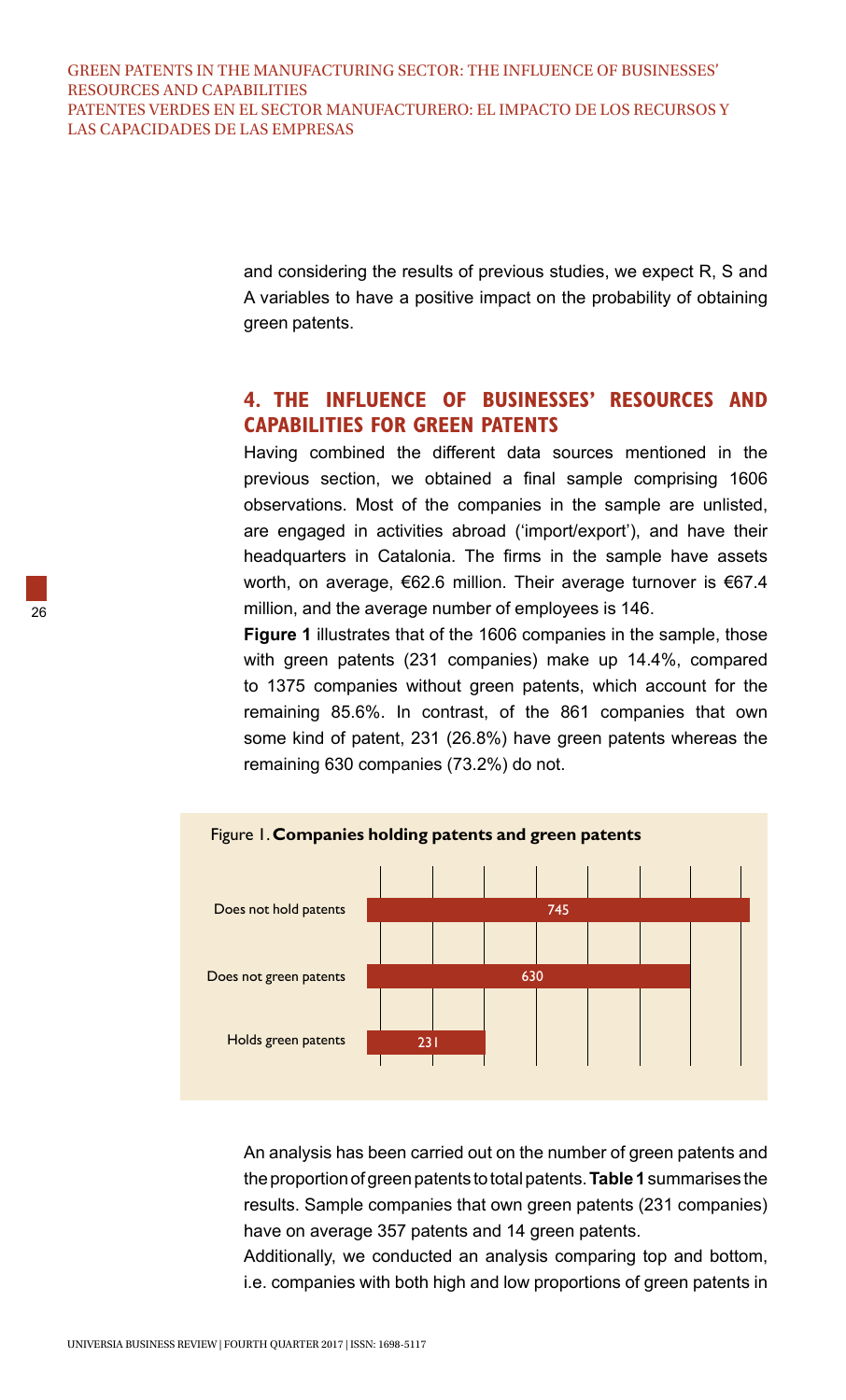|                                              | <b>MEAN</b> | STD. DEV. | <b>MINIMUM</b> | <b>MAXIMUM</b> |
|----------------------------------------------|-------------|-----------|----------------|----------------|
| Number of patents                            | 357         | 905.54    |                | 7410           |
| Number of green patents                      | 4           | 43.40     |                | 355            |
| Proportion of green patents to total patents | 0.08        | 0.11      |                |                |

#### Table 1. **Number of Patents and Green Patents**

total. We generated two groups of companies: those with a proportion of green patents higher than the mean of 8% (67 companies) and those with a lower proportion (164). We used ANOVA analysis to compare the two groups of generated companies, the mean values of the variables of R&D centres (RD), financial performance (R), size (S) and company age (A). With the exception of the size variable (S), the differences noted in the mean values between companies of both groups are not statistically significant in the ANOVA test. That is, among the companies with higher proportions of green patents, the average value of the size variable (4.86) is lower than that of companies with a higher proportion of green patents (5.45).

On the basis of these results, we analysed the factors that characterised those companies with green patents, compared to those without. A preliminary analysis was conducted to determine the relationships between pairs of the following variables: listing on stock exchange, foreign activities, location of companies, and the eco-innovation variable (GP). To this end, we applied the Pearson χ2 test to the contingency tables. Regarding foreign activity, the results indicate that at a significance level of 99% (χ2=12.76 p=0.005), importing companies (18.67%) have a greater share in green patents compared to import and export companies (14.35%), export-only companies (12.32%), and those that do not perform activities abroad (4.32%).

The results also indicate that 16.29% of the companies in the Catalonia region have green patents, compared to slightly lower proportions of companies in Navarre (11.64%) and the Basque Country (10.40%). Therefore, we may conclude that the proportion of firms with green patents varies according to companies' locations and whether or not they are engaged in foreign activities.

Moreover, we used ANOVA to study the relationship between the ecoinnovation variable (GP) and the following variables: R&D centres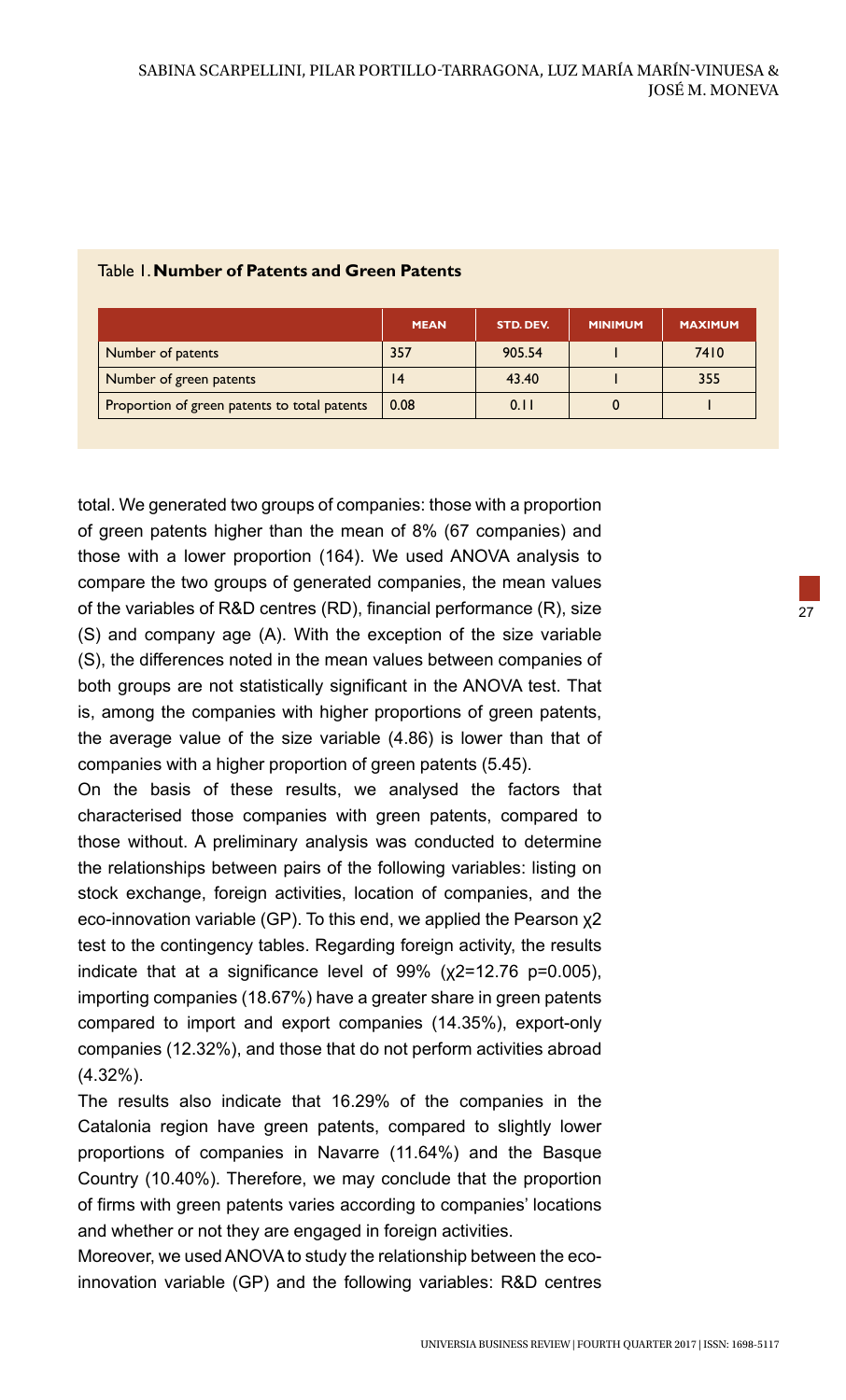(RD), financial performance (R), size (S) and age (A). **Figure 2** summarises the mean values of these variables: RD, R, S, and A for each of the two groups that define the eco-innovation-dependent variable. The two groups are those firms that have green patents and those that do not. Of the firms with green patents, the mean value of each independent variable is greater than that for firms without such patents. For all variables, significant differences were observed at 1% (for RD, F=66.34 sig=0.000; for S, F=113.85 sig=0.000 and for A, F=12.61 sig=0.000), and 5% levels for R (F=2.94 sig=0.032), relative to its value in both groups of companies.

#### Figure 2. **Mean values of the variables for the groups that define the green patents**



#### **4.1. R&D collaboration and Green Patents**

A binomial logit model was used to analyse the determinants of ecoinnovation and, specifically, to respond to the question of whether collaboration with the R&D centres has positive effects on the acquisition of green patents by manufacturing companies.

**Table 2** summarises the description of the variables in the logit model. The Pearson correlations (**Table 3**) for each pair of variables indicate weak or moderate associations in most cases, with values ranging between 0.04 and 0.26. Therefore, the inclusion of these variables is justified in order to explain the green patent possession.

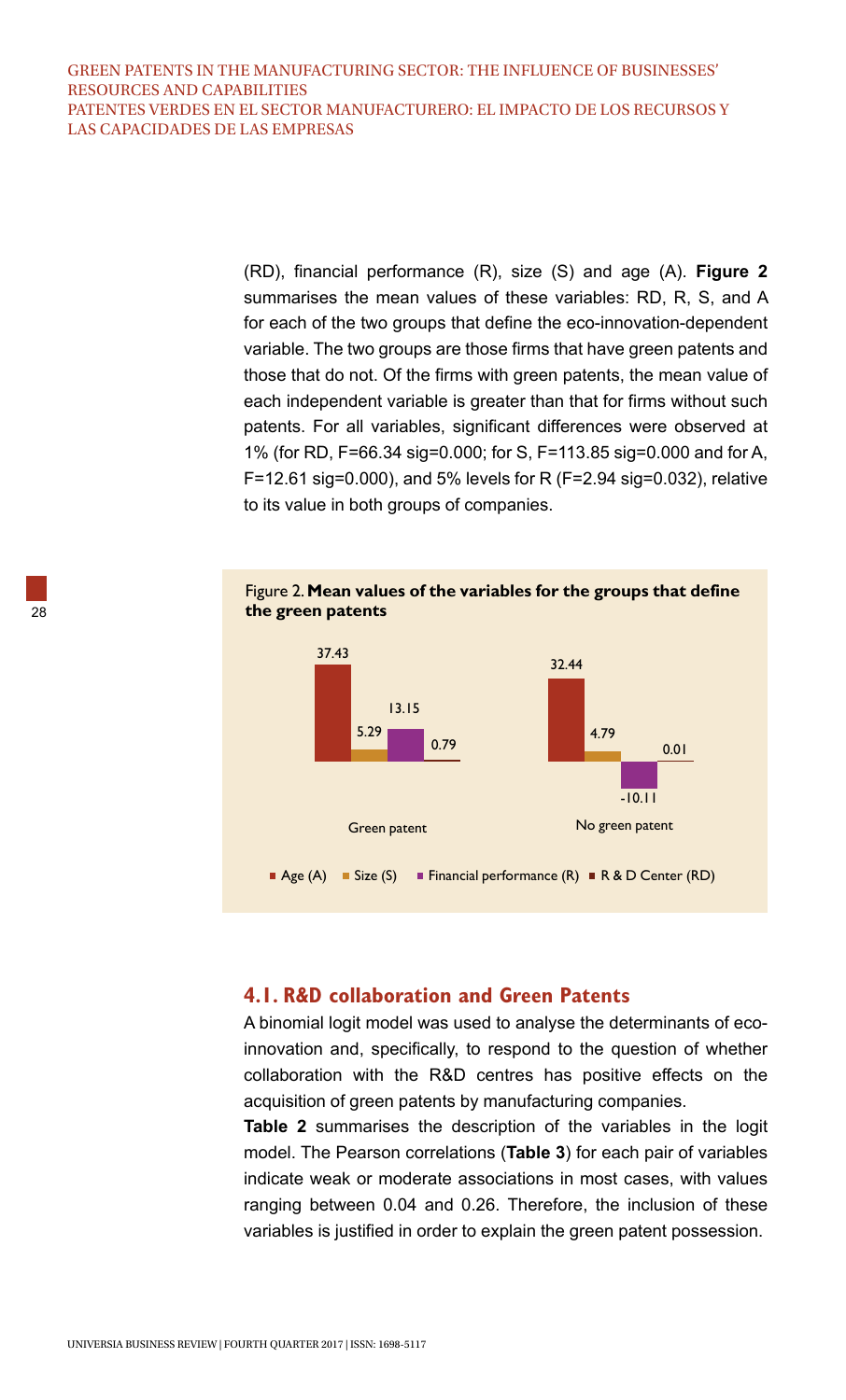|                           | <b>MEAN</b>                           | D.T.   | <b>MINIMUM</b> | <b>MAXIMUM</b> | <b>OBSERVATIONS</b> |
|---------------------------|---------------------------------------|--------|----------------|----------------|---------------------|
| R&D centres (RD)          | 0.12                                  | 1.39   | $\mathbf 0$    | 47             | 1606                |
| Financial performance (R) | $-6.78$                               | 220.17 | $-5502.09$     | 1306.81        | 1601                |
| Size(S)                   | 4.78                                  | 0.77   | 3.91           | 9.35           | 1605                |
| Age $(A)$                 | 33.15                                 | 19.84  | 0.20           | 115.66         | 1606                |
| <b>Green Patents (GP)</b> | Dichotomous dependent<br>variable 1/0 |        | $\mathbf 0$    |                | 1606                |

#### Table 2. **Description of the final variables of the regression analysis**

#### Table 3. **Pearson correlations in the green patent holdings model**

|                             | <b>GP</b> | AGE(A)    | SIZE(S)   | <b>FINANCIAL</b><br>PERF. (R) | <b>R&amp;D CENTRES</b><br>(RD) |
|-----------------------------|-----------|-----------|-----------|-------------------------------|--------------------------------|
| GP                          |           |           |           |                               |                                |
| Age $(A)$                   | $0.088**$ |           |           |                               |                                |
| Size(S)                     | $0.257**$ | $0,157**$ |           |                               |                                |
| Financial Perf. (R)         | $0.037*$  | $-0.007$  | $-0.001$  |                               |                                |
| <b>R&amp;D Centres (RD)</b> | $0.199**$ | $0.071**$ | $0.111**$ | 0.006                         |                                |

 $*$  p<0.05 \*\*p<0.01

The estimated results of the logit model are summarised in **Table 4**  (see **Appendix**). Two analyses were carried out—one on the whole sample (1606 companies) and another on the companies holding patents (816). Similar results were obtained in both analyses. The line of inquire is expressed by the coefficient of the R&D centres variable (RD). As expected, the results are positive and significant, indicating that collaboration with R&D centres leads to the acquisition of green patents. Moreover, the findings in this model are consistent with predictions regarding the relationship between economic-financial characteristics and eco-innovation in firms. The results demonstrate that the decision to register green patents is related to the size and age of the firm. On the other hand, the analysed data also demonstrates that better financial performance has a positive effect on the decision to register green patents. The remaining positive and significant coefficients indicate that engagement in foreign activities is related to the decision to register, or not to register, green patents for the protection of environmental innovations.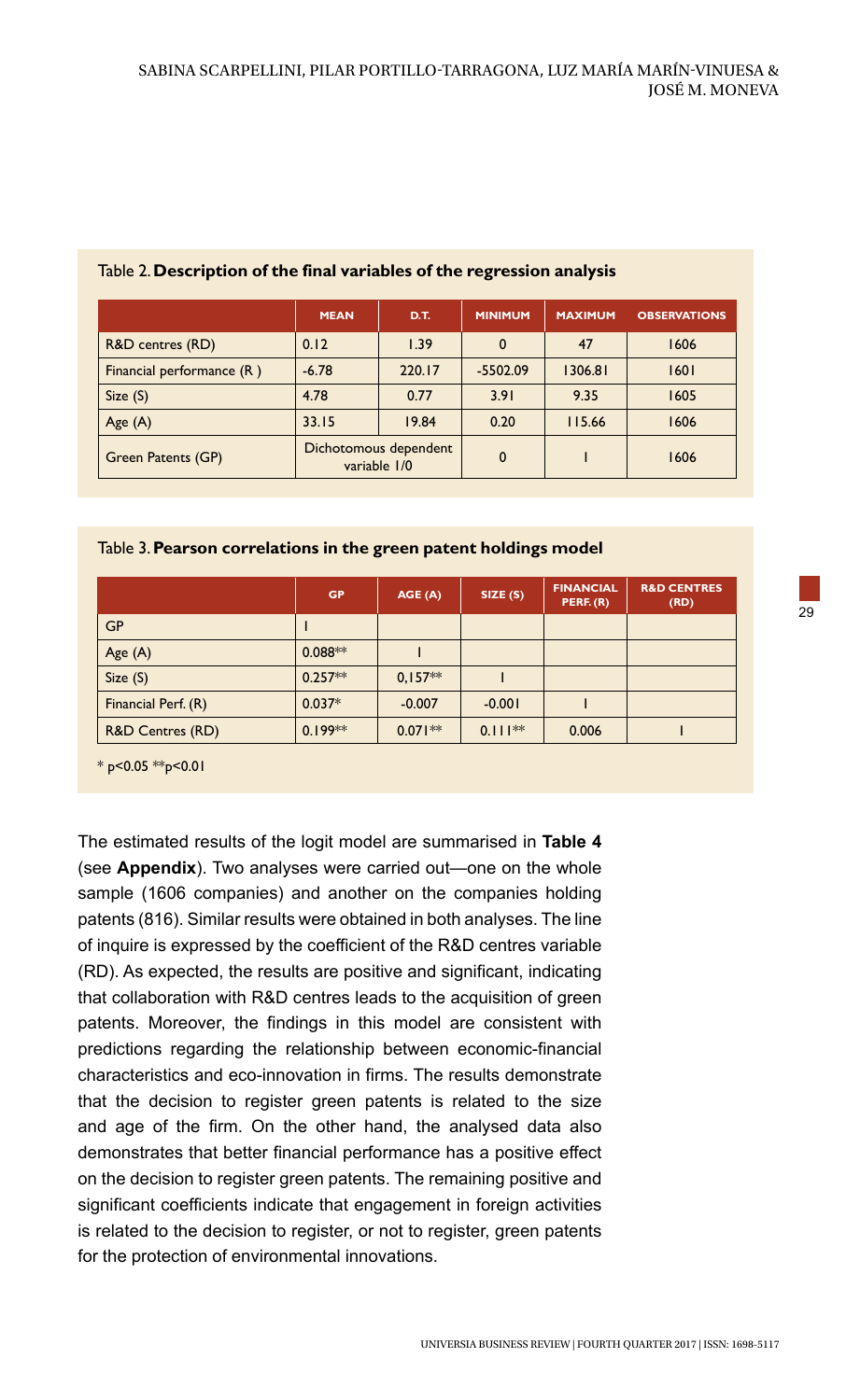#### **5. CONCLUSION**

The main objective of this study has been achieved through a quantitative analysis of a sample of 1606 manufacturing companies located in Spain.

The analysis of both the main economic and financial resources of the companies and their R&D collaborative behaviour for green patents reveals that collaboration between firms and R&D centres working towards the development of green patents is significant and leads to a shared custody of these patents, which clearly demonstrates the efficiency of the process. Moreover, although companies have very different resources at their disposal, we suggest that resources such as age, size, and financial performance are key to attaining the crucial abilities necessary to develop green patents within an RBV theoretical framework.

Specific empirical evidence for eco-innovative firms is provided in this paper, in order to confirm the use of green patents as an indicator of eco-innovation for the decision-making processes in companies that have undertaken an active role in eco-innovation. These criteria may also be applied by practitioners: this would mean greater flexibility in the environmental management but would require more detailed knowledge of each instance of investment in environmental R&D.

This study highlights some of the relevant resources and capabilities of eco-innovative manufacturing firms. As such, it will be useful for future studies on the subject and for practitioners making decisions on investments in environmental R&D and its protection through industrial property in the form of green patents, as well as those practitioners seeking external sources of knowledge. First, our findings directly translate into practices which are the main determinants of green patents, and our findings provide information on how to strengthen these determinants in collaborative R&D activity in this field. Secondly, this study addresses the gap between academics and practitioners by examining the determinants of green patents within the conceptual framework of the resource-based view: the main results can be applied by managers to define and measure the specific firms' resources for application to the eco-innovative processes.

This study will be useful for future research, given the unprecedented number of companies analysed and the wide range of variables, in terms of the number of years analysed and the number of green patents recorded. However, the limitations of the obtained

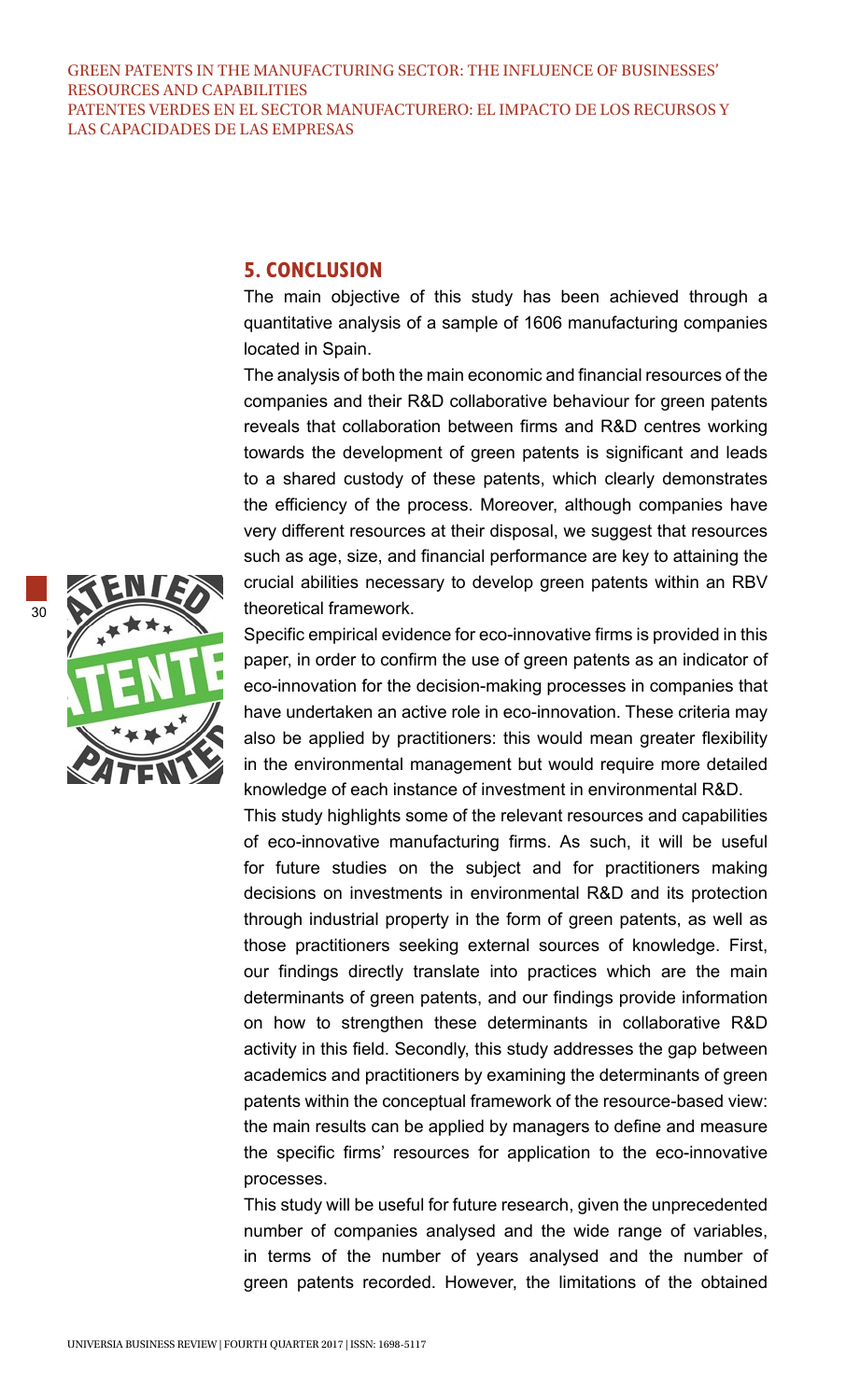results must be noted, in relation to the size of the sample and its regional profile. Our empirical analysis is limited to Spain and therefore may not be representative of other countries with different cultures of innovation. Therefore, further comparative studies are recommended.



31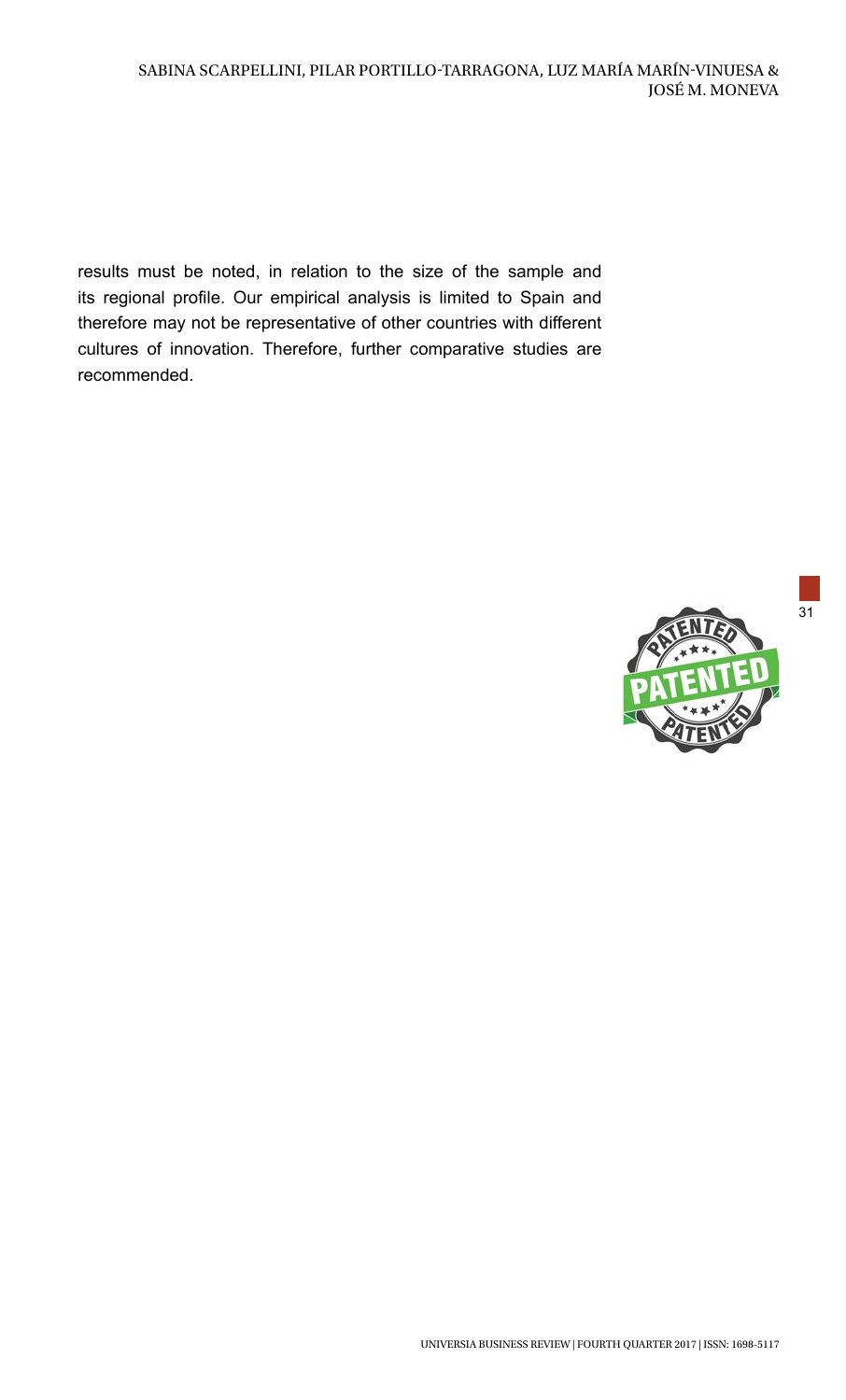#### **REFERENCES**

Aragon-Correa, J.A., Leyva-de la Hiz, D.I., 2016. The Influence of Technology Differences on Corporate Environmental Patents: A Resource-Based Versus an Institutional View of Green Innovations. Bus. Strateg. Environ. 25, 421–434. doi:10.1002/bse.1885

Barge-Gil, A., López, A., 2014. R&D determinants: Accounting for the differences between research and development. Res. Policy 43, 1634–1648. doi:10.1016/j.respol.2014.04.017 Cruz-Cázares, C., Bayona-Sáez, C., García-Marco, T., 2013. You can't manage right what you can't measure well: Technological innovation efficiency. Res. Policy 42, 1239–1250. doi:10.1016/j.respol.2013.03.012

Díaz-García, C., González-Moreno, Á., Sáez-Martínez, F.J., 2015. Eco-innovation: Insights from a literature review. Innov. Manag. Policy Pract. 17, 6–23. doi:10.1080/14479338.2015.1 011060

Doran, J., Ryan, G., 2012. Regulation and firm perception, eco-innovation and firm performance. Eur. J. Innov. Manag. 15, 421–441. doi:10.1108/14601060410515646 European Commission, 2016. Flash Eurobarometer 441 marketplaces and search engines by SMEs Fieldwork April 2016 June 2016 Survey requested by the European Commission , Flash Eurobarometer 439 Report The use of online marketplaces and search engines by SMEs.

González-Benito, J., Lannelongue, G., Ferreira, L.M., Gonzalez-Zapatero, C., 2016. The effect of green purchasing on purchasing performance: the moderating role played by longterm relationships and strategic integration. J. Bus. Ind. Mark. 31, 312–324. doi:10.1108/ JBIM-09-2014-0188

Halila, F., Rundquist, J., 2011. The development and market success of eco-innovations: A comparative study of eco-innovations and "other" innovations in Sweden. Eur. J. Innov. Manag. 14, 278–302. doi:10.1108/14601061111148807

Hall, B.H., Ziedonis, R.H., 2001. The Patent Paradox Revisited: An Empirical Study of Patenting in the US Semiconductor Industriy, 1979-1995. J. Econ. 32, 101–128. doi:10.2307/2696400

Henriques, I., Sharma, S., 2005. Pathways of stakeholder influence in the Canadian forestry industry. Bus. Strateg. Environ. 14, 384–398. doi:10.1002/bse.456

Horbach, J., 2016. Empirical determinants of eco-innovation in European countries using the community innovation survey. Environ. Innov. Soc. Transitions 19. doi:10.1016/j. eist.2015.09.005

Jensen, M., Roy, A., 2008. Staging exchange partner choices: When do status and reputation matter? Acad. Manag. J. 51, 495–516. doi:10.5465/AMJ.2008.32625985

Johnstone, N., Haščič, I., Popp, D., 2010. Renewable energy policies and technological innovation: Evidence based on patent counts. Environ. Resour. Econ. 45, 133–155. doi:10.1007/s10640-009-9309-1

Keupp, M.M., Palmié, M., Gassmann, O., 2012. The Strategic Management of Innovation: A Systematic Review and Paths for Future Research. Int. J. Manag. Rev. 14, 367–390. doi:10.1111/j.1468-2370.2011.00321.x

Kobayashi, H., Kato, M., Maezawa, Y., Sano, K., 2011. An R&D management framework for eco-technology. Sustainability 3, 1282–1301. doi:10.3390/su3081282

Kraaijenbrink, J., Spender, J.-C., Groen, A.J., 2010. The RBV: a Review and Assessment of its Critiques. J. Manage. 36, 349–372. doi:10.1177/0149206309350775

Lee, K.H., Min, B., 2015. Green R&D for eco-innovation and its impact on carbon emissions and firm performance. J. Clean. Prod. 108, 534–542. doi:10.1016/j.jclepro.2015.05.114 Leitner, A., Wehrmeyer, W., France, C., 2010. Management Research Review The impact of regulation and policy on radical eco-innovation: The need for a new understanding. Eur. J. Innov. Manag. 33, 1022–1041.

Machiba, T., 2010. Eco-innovation for enabling resource efficiency and green growth: Development of an analytical framework and preliminary analysis of industry and policy practices. Int. Econ. Econ. Policy 7, 357–370. doi:10.1007/s10368-010-0171-y Marin, G., 2014. Do eco-innovations harm productivity growth through crowding out? Results of an extended CDM model for Italy. Res. Policy 43, 301–317. doi:10.1016/j. respol.2013.10.015

Mortazavi Ravari, S.S., Mehrabanfar, E., Banaitis, A., Banaitienė, N., 2016. Framework for assessing technological innovation capability in research and technology organizations. J. Bus. Econ. Manag. 17, 825–847. doi:10.3846/16111699.2016.1253607

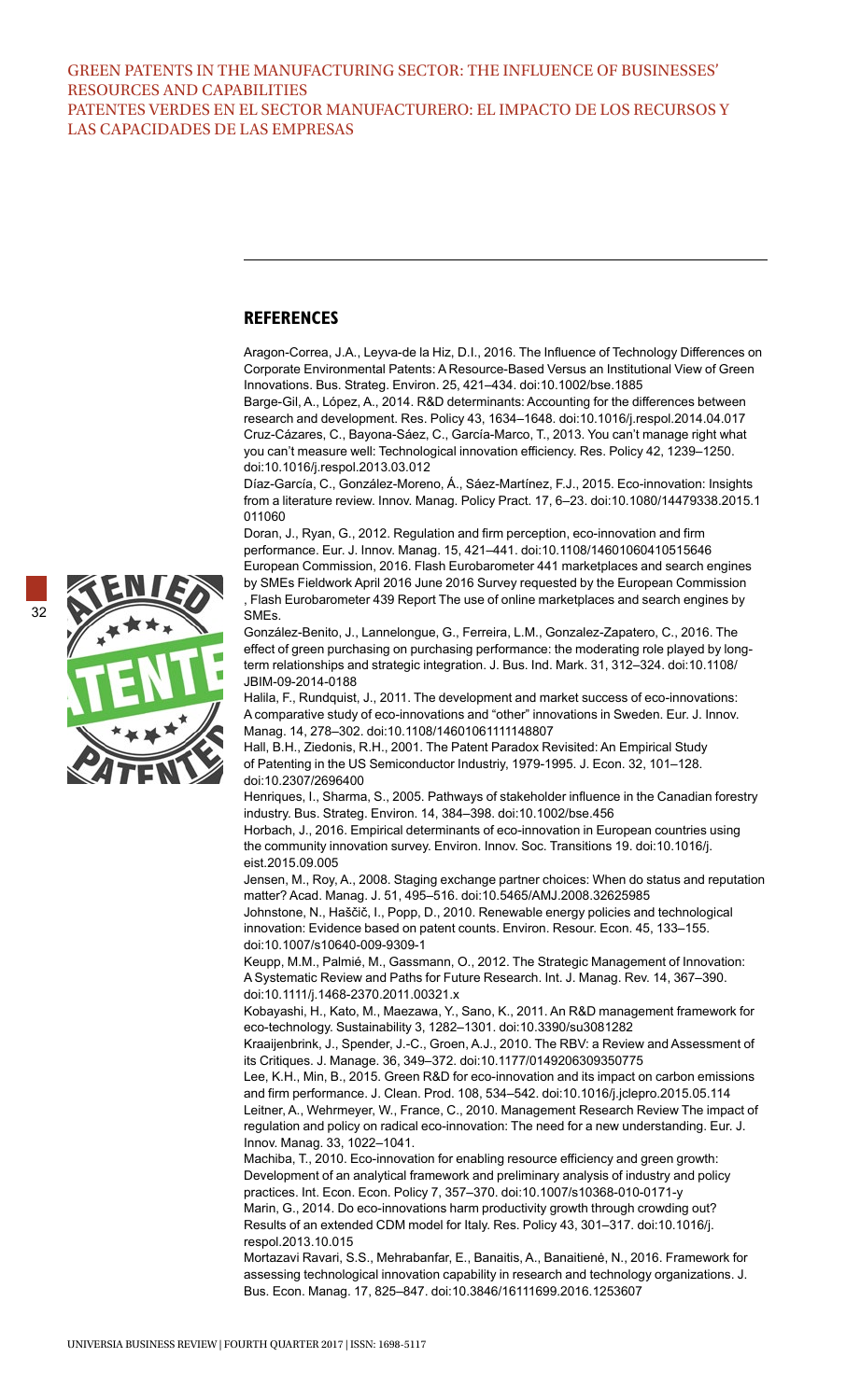OECD, 2015. Environment at a Glance 2000: OECD Indicators, OECD Publishing. doi:10.1787/eag-2013-en

OECD, 2005. Oslo Manual: Guidelines for Collecting and Interpreting Innovation Data, 3a. ed. OECD publishing, Paris.

Paraschiv, D.M., Voicu-Dorobantu, R., Langa(Olaru), C., Laura Nemoianu, E., 2012. New models in support of the eco-innovative capacity of companies - A theoretical approach. Econ. Comput. Econ. Cybern. Stud. Res. 5.

Peiró-Signes, Á., Segarra-Oña, M. del V., Miret-Pastor, L., Verma, R., 2011. Eco-innovation attitude and industry's technological level - an important key for promoting efficient vertical policies. Environ. Eng. Manag. J.

Porter, M.E., Van der Linde, C., 1995. Green and competitive: ending the stalemate. Harv. Bus. Rev. 73, 120–134.

Potocan, V., Nedelko, Z., Peleckienė, V., Peleckis, K., 2016. Values, environmental concern and economic concern as predictors of enterprise environmental responsiveness. J. Bus. Econ. Manag. 17, 685–700. doi:10.3846/16111699.2016.1202315

Przychodzen, J., Przychodzen, W., 2015. Relationships between eco-innovation and financial performance - Evidence from publicly traded companies in Poland and Hungary. J. Clean. Prod. 90, 253–263. doi:10.1016/j.jclepro.2014.11.034

Rennings, K., 2000. Redefining innovation - Eco-innovation research and the contribution from ecological economics. Ecol. Econ. 32, 319–332. doi:10.1016/S0921-8009(99)00112-3 Revell, A., Rutherfoord, R., 2003. UK environmental policy and the small firm: Broadening the focus. Bus. Strateg. Environ. 12, 26–35. doi:10.1002/bse.347

Scarpellini, S., Aranda, A., Aranda, J., Llera, E., Marco, M., 2012. R&D and eco-innovation: Opportunities for closer collaboration between universities and companies through technology centers. Clean Technol. Environ. Policy 14, 1047–1058. doi:10.1007/s10098-012- 0514-1

Scarpellini, S., Valero-Gil, J., Portillo-Tarragona, P., 2016. The "economic-finance interface" for eco-innovation projects. Int. J. Proj. Manag. 34, 1012–1025. doi:10.1016/j. ijproman.2016.04.005

Schwartz, M., Peglow, F., Fritsch, M., Günther, J., 2012. What drives innovation output from subsidized R&D cooperation? - Project-level evidence from Germany. Technovation 32, 358–369. doi:10.1016/j.technovation.2012.03.004

Segarra-Ona, M., Peiro-Signes, A., Paya-Martinez, A., 2014. Factors Influencing Automobile Firms' Eco-Innovation Orientation. Emj-Engineering Manag. J. 26. doi:10.1080/10429247.20 14.11432002

Segarra-Oña, M.-V., Peiró-Signes, Á., Mondéjar-Jiménez, J., Vargas-Vargas, M., 2014. Service vs. manufacturing: how to address more effectively eco-innovation public policies by disentangling the different characteristics of industries. Innov. Eur. J. Soc. Sci. Res. 27. doi:10 .1080/13511610.2013.863705

Teirlinck, P., Spithoven, A., 2013. Formal R&D management and strategic decision making in small firms in business services. R&D Manag. 43, 37–51. doi:10.1111/j.1467- 9310.2012.00701.x

Tessitore, S., Daddi, T., Iraldo, F., 2010. Eco-innovation and economic performance in industrial clusters: Evidence from Italy. World Acad. Sci. Eng. Technol. 42, 1487–1493. Valero-Gil, J., Scarpellini, S., Garcés-Ayerbe, C., Rivera-Torres, P., 2017. Environment and innovation in spanish business : bridging the gap between academics and practitioners. Universia Bus. Rev. 54, 90–109. doi:10.3232/UBR.2017.V14.N2.03

van Dongen, P., Winnink, J., Tijssen, R., 2014. Academic inventions and patents in the Netherlands: A case study on business sector exploitation. World Pat. Inf. doi:10.1016/j. wni.2014.03.002

Waddock, S.A., Graves, S.B., 1997. The Corporate Social Performance-Financial Performance Link. Strateg. Manag. J. 18, 303–319. doi:10.1002/(SICI)1097- 0266(199704)18:4<303::AID-SMJ869>3.3.CO;2-7

Wagner, M., 2007. On the relationship between environmental management, environmental innovation and patenting: Evidence from German manufacturing firms. Res. Policy 36, 1587–1602. doi:10.1016/j.respol.2007.08.004



UNIVERSIA BUSINESS REVIEW | FOURTH QUARTER 2017 | ISSN: 1698-5117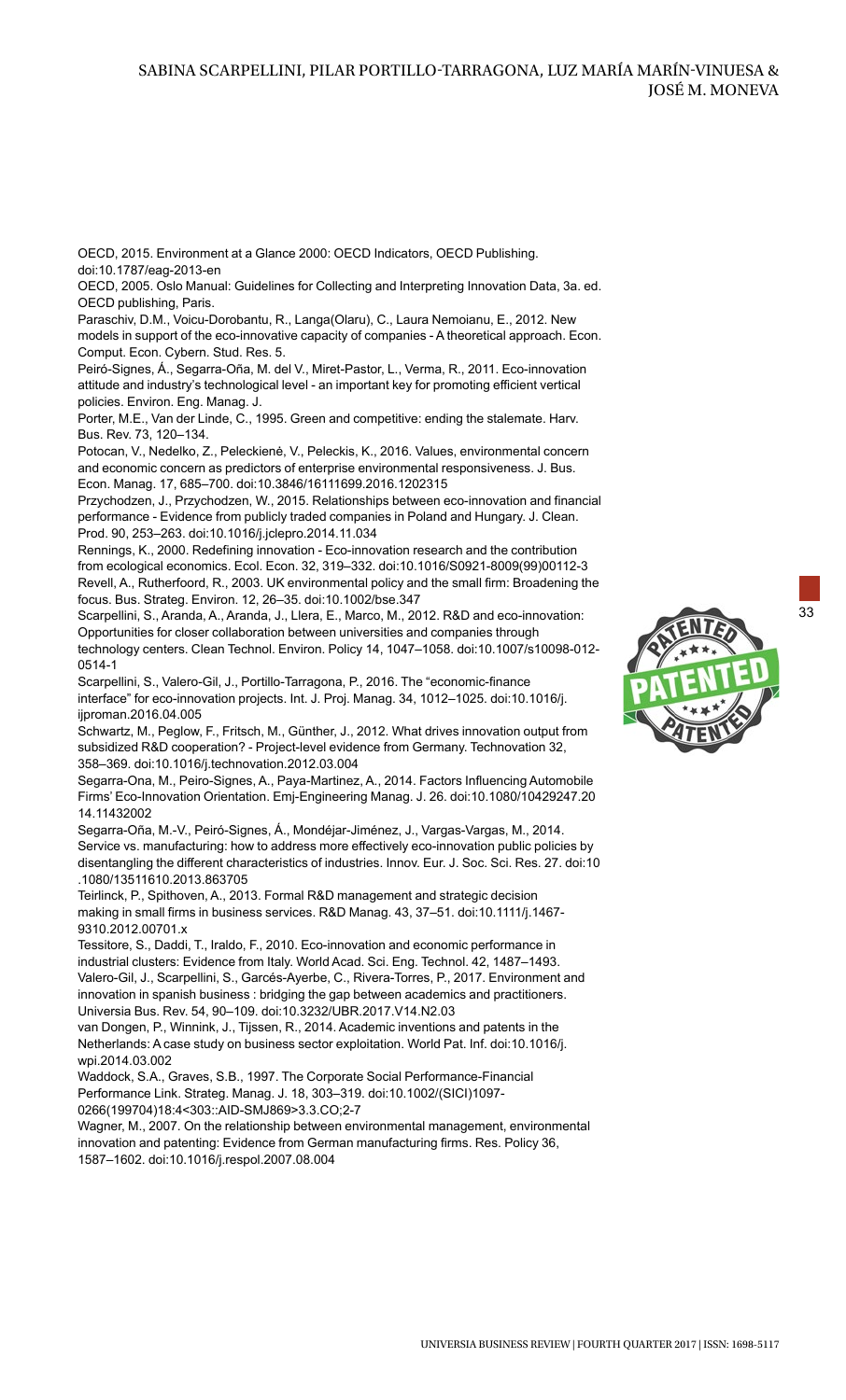#### **NOTES**

1. Acknowledgements: This research study was funded by the Spanish Ministry of Economy, Industry and Competitiveness, "Reco-inno" project, ref. ECO2013-45599-R. We acknowledge particularly the support of CIRCE Foundation – Research Centre for Energy Resources and Consumption www.fcirce.es– for the project development and we thank Clara Sarasa for her contribution to the empirical study.

2. Corresponding author: *Department of Accounting and Finance and CIRCE Research Institute; University of Zaragoza*; Circe Building Campus Río Ebro; University of Zaragoza; Mariano Esquillor Gómez, 18; 50015 Zaragoza; (Spain)

3. See Eco-Innovation Observatory: [www.eco-innovation.eu/](http://www.eco-innovation.eu/) (accessed May 2017).

4. For more information about the project, please see the Acknowledgements section.

5. Iberian Balances Analysis System (SABI) [online database], 2014. Madrid.

6. For more information, see: <http://www.wipo.int/classifications/ipc/en/est/index.html> (accessed May 2017).